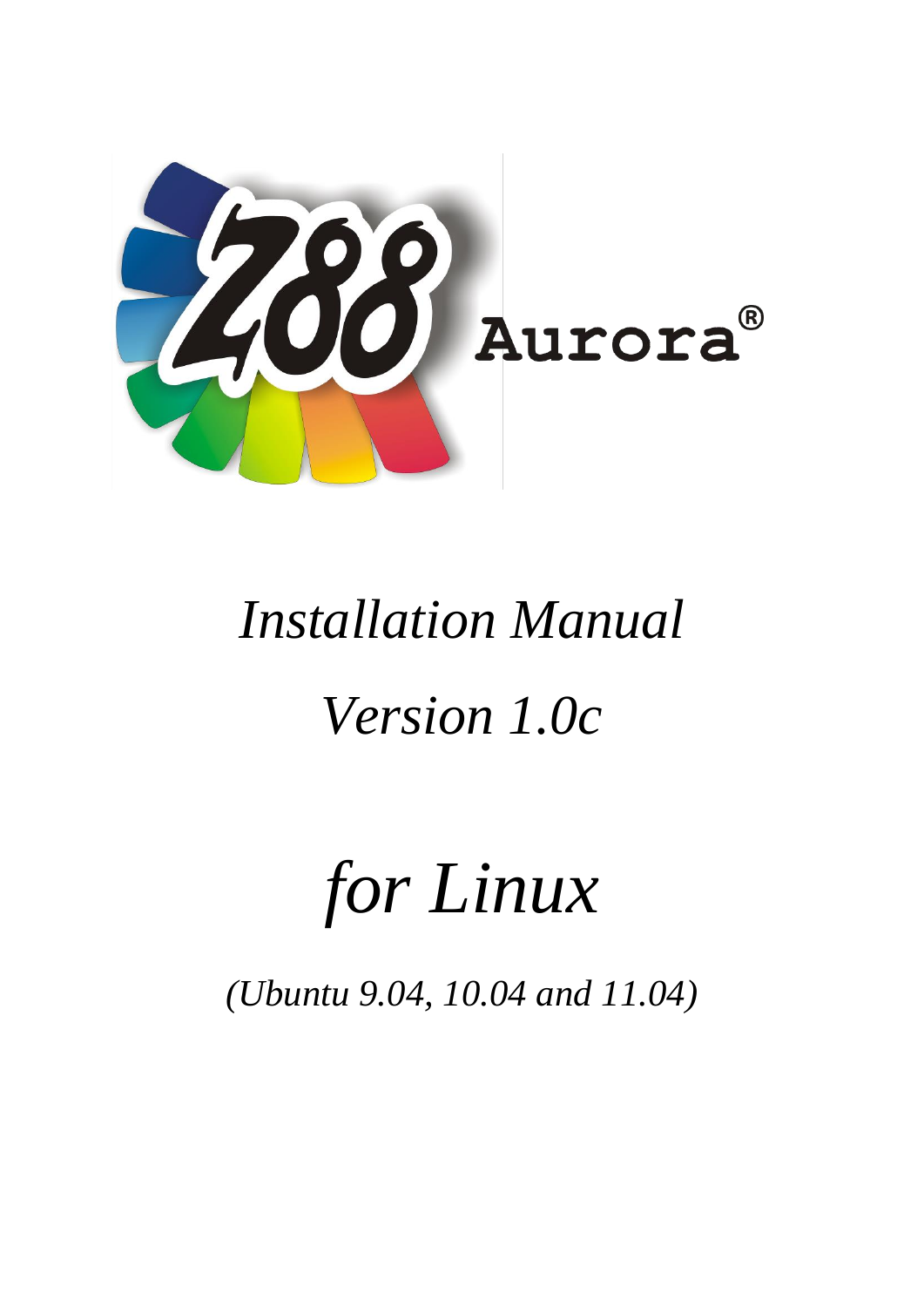



*An easily operated user interface for Z88 for all Windows- (32- and 64-bit), for Linux (64-bit) and Mac OS-X-Computers*

*This Freeware Version is the literary property of the Chair for Engineering Design and CAD, University of Bayreuth, Germany, composed and edited by Professor Dr.-Ing. Frank Rieg*

*with the aid of: Dr.-Ing. Bettina Alber-Laukant, Dipl. Wirtsch.-Ing. Reinhard Hackenschmidt, Dipl.-Math. Martin Neidnicht, Dipl.-Ing. Florian Nützel, Dr.-Ing. Bernd Roith, Dr.-Ing. Alexander Troll, Dipl.- Ing. Christoph Wehmann, Dipl.-Ing. Jochen Zapf, Dipl.-Ing. Markus Zimmermann, Dr.-Ing. Martin Zimmermann*

> *All rights reserved by the editor Version 1.0c February 2012*



is a registered trademark (No. 30 2009 064 238) of Professor Dr.-Ing. Frank Rieg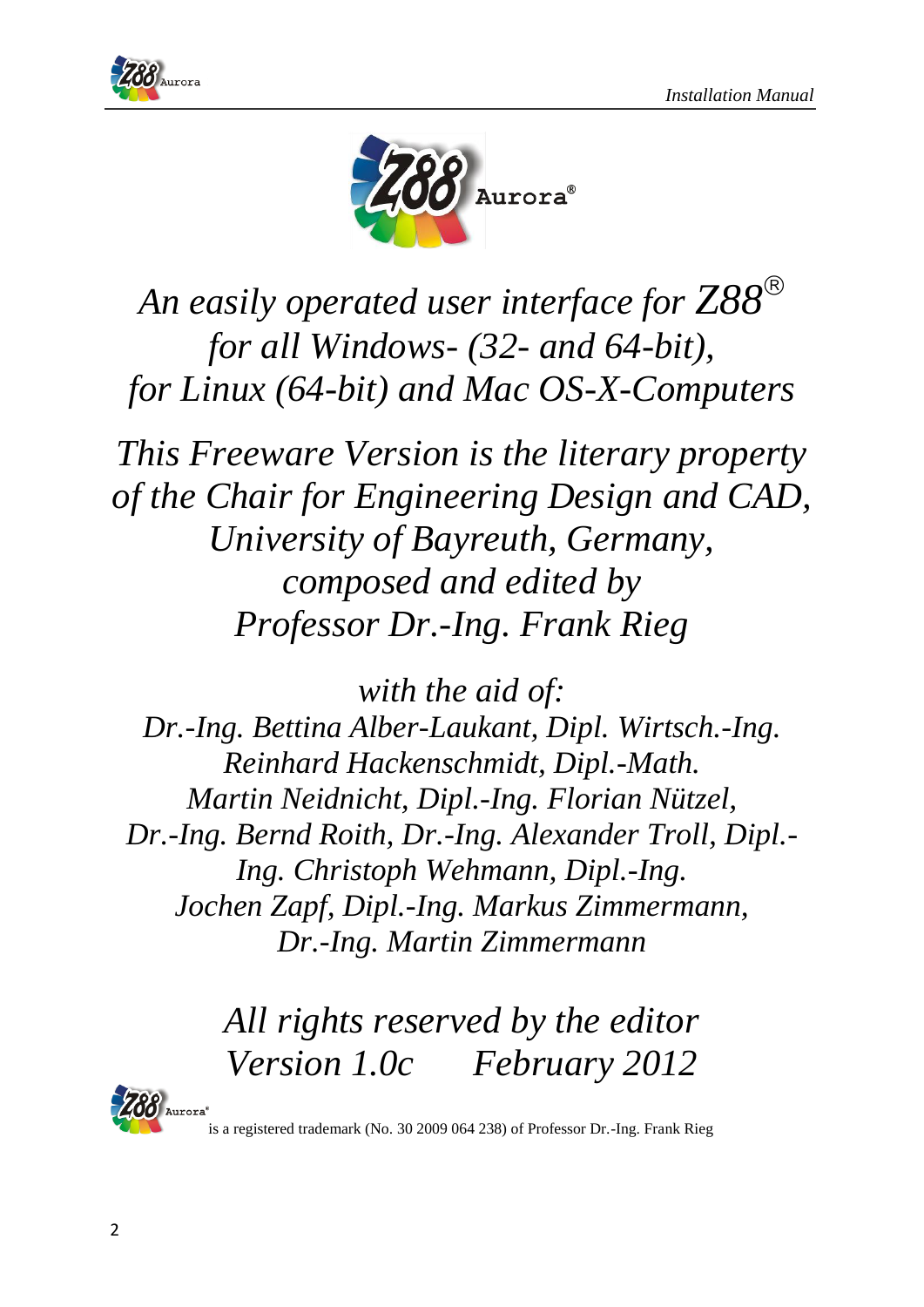

## **INSTALLATION**

The installation under Linux is managed by a Package (.deb). The following files are required:

**Z88 Aurora for Linux (64 Bit) z88aurorav1\_en-1-amd64.deb**

The package will check for other dependencies and will install the following packages if they are not present:

**libc6 (>= 2.3) libglib2 (>= 2.12.0)**

**libgtk2.0-0 (>= 2.16.0)**

### **libgl1 or libgl-mesa-glx**

#### **libglu1**

The STEP-Interface, which is based on OpenCASCADE® technology, will also require the following packages:

## **tcl8.4**

## **tk8.4**

A PDF-Viewer (Evince) and media player (Totem or VLC) are useful for the help features! The vidoes are provided in the \*wmv-format. If you want to use these you may need an appropriate plug-in. The media player will ask for it on its own.

#### **Installation of Z88 Aurora**

Double-click on the downloaded Z88 Aurora Package and a menu will guide you through the installation. The Program will be installed in */opt/z88aurorav1/*.

## **FIRST START OF Z88 AURORA**

#### **1. Possibility**

Open a terminal (Applications *> Accesories > Terminal*) and type aurorastart.

#### **2. Possibility**

The package will add a menu item for Z88 Aurora.

You can find it under Applications > Education > Z88 Aurora.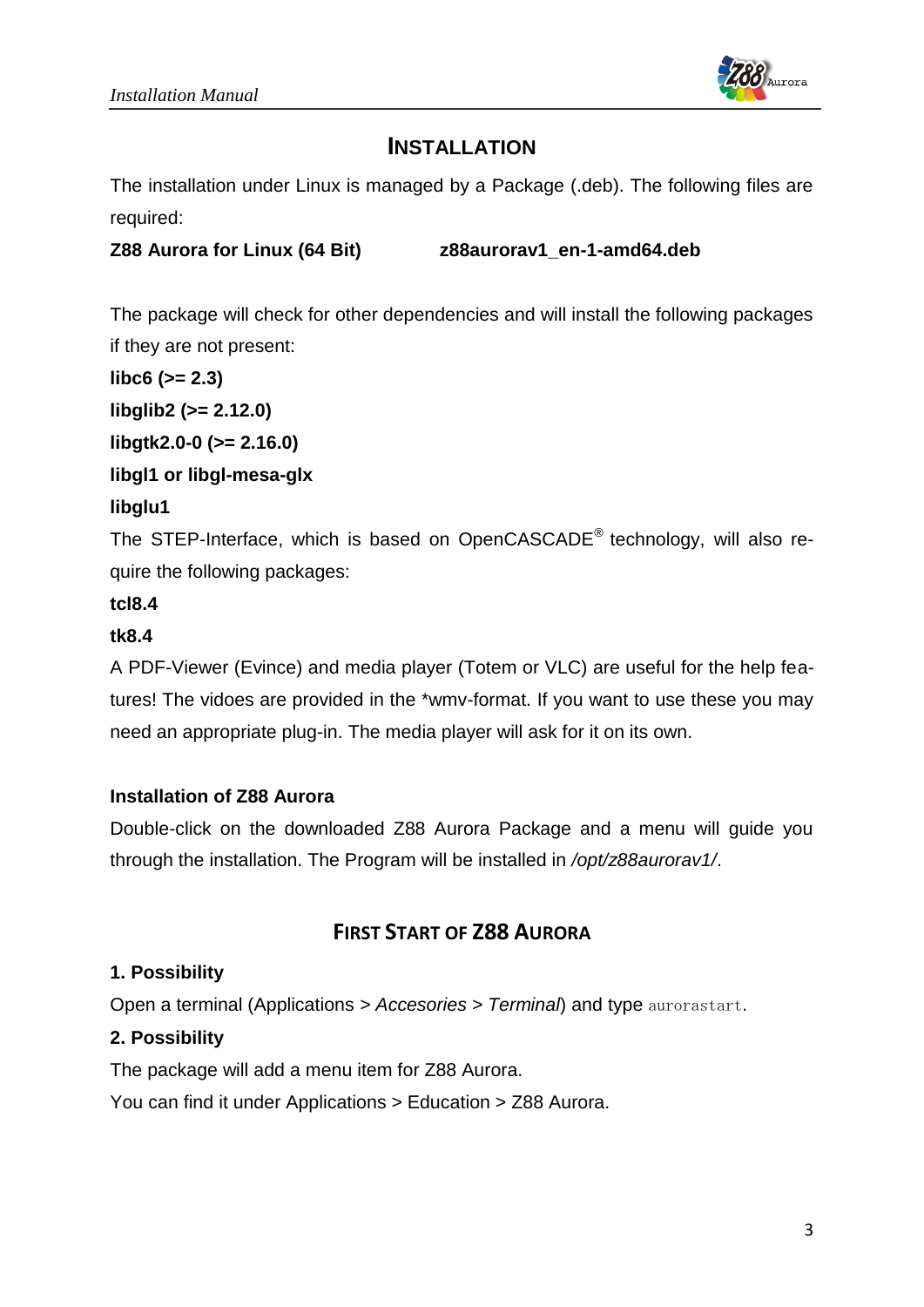

Please make sure that all necessary options and paths are set correctly in Z88 Aurora. To do these use the text-menue in Z88 Aurora via *Help > Options* [\(Picture 1\)](#page-3-0). See that the paths to the media player and PDF-Viewer are set and that the display size it the viewing tab is correct**. The path-variables for the add-ons are set automatically.**

| Options                                                                        | X                                      |
|--------------------------------------------------------------------------------|----------------------------------------|
| General Memory 1 Memory 2 Paths View                                           |                                        |
| Programs for Z88Aurora:                                                        |                                        |
| STEP-converter:<br>Please choose subdirectory at \z88aurorav1\addons\geocon    | geocon                                 |
| Tetgen:<br>Please choose subdirectory at z88aurorav1\addons\tetgen             | tetgen                                 |
| Netgen:<br>िnetgen<br>Please choose subdirectory at \z88aurorav1\addons\netgen |                                        |
| FE Solver:                                                                     |                                        |
| Swap directory                                                                 | Lokaler Datenträger (C:)               |
| External software:                                                             |                                        |
| Media Player                                                                   | Please select Path<br>(k   <u>F</u>    |
| <b>Browser</b>                                                                 | Please select Path<br>(k               |
| <b>Acrobat Reader</b>                                                          | Please select Path<br>(k   <u>  =</u>  |
|                                                                                |                                        |
|                                                                                | $\bigoplus_{\mathsf{QK}}$<br>Abbrechen |

Picture 1: Customizing Z88 Aurora

## <span id="page-3-0"></span>**Important!**

Unfortunately, there can be no support for Debian because Debian Ienny based on libgtk2.0-0-2.12.

## **HINTS**

The usage of Z88 Aurora under Linux is similar to that under Windows. If you encounter problems while using picking, then disable the repeated key press feature.

## **Uninstallation**

Z88 Aurora can be removed via Terminal with sudo apt-get remove z88aurorav1-1 or with any package management tool like Synaptic or Aptitude*.*